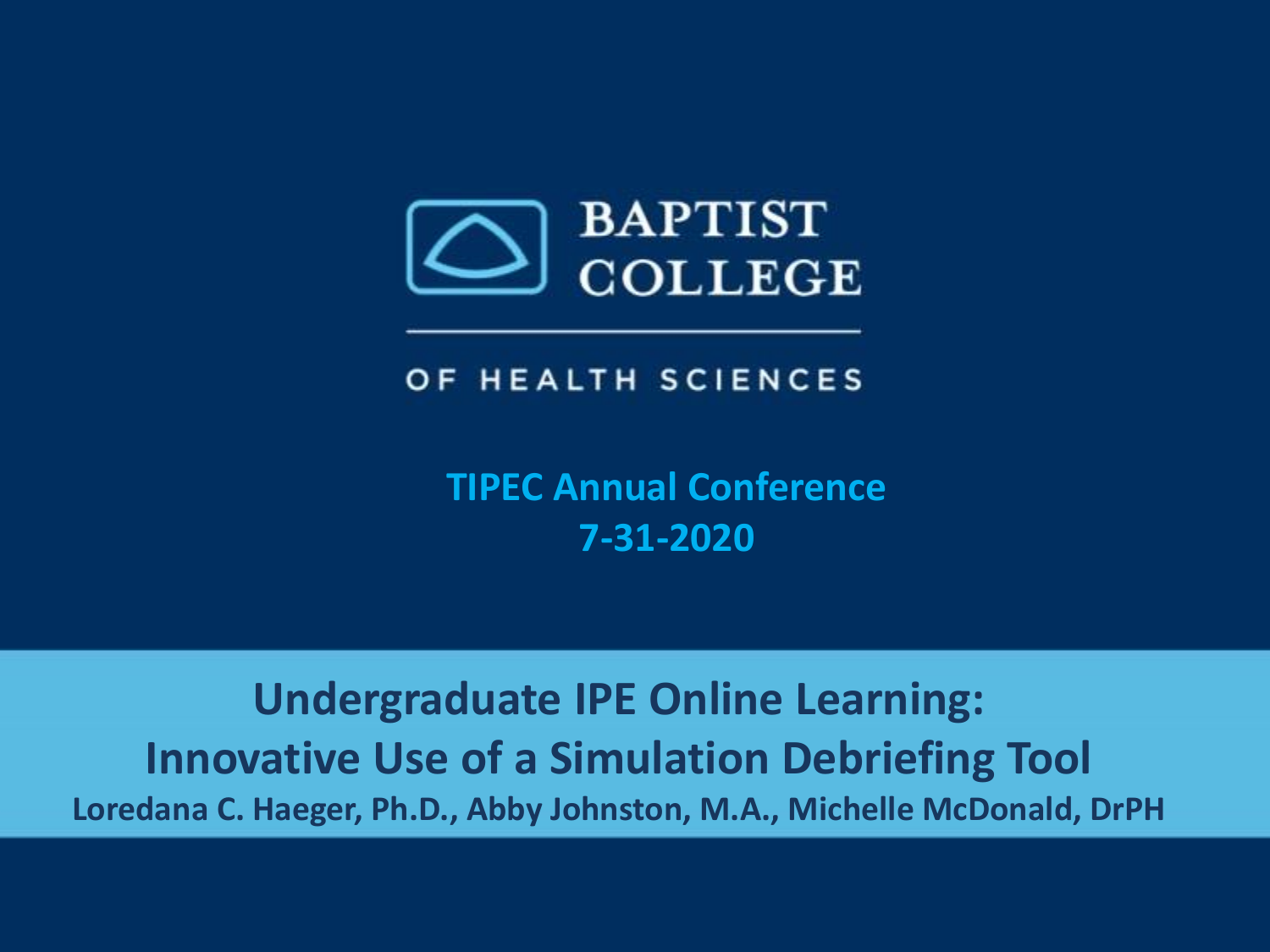# **OVERVIEW**



- **● 4 Principles of Online IPE**
- **● Components for Developing Online IPE**
- **● Debriefing Interprofessionally: Recognition & Reflection (DIPRR) DIPRR I: Values & Ethics DIPRR II: Roles & Responsibilities DIPRR III: Communication DIPRR IV: Teamwork**
- **● IPE: Medical Sociology & Pathophysiology**
	- **- Team Format**
	- **- Team IPE Learning Activities**
	- **- Using the DIPRR: Group Discussion & Professional Learning Logs**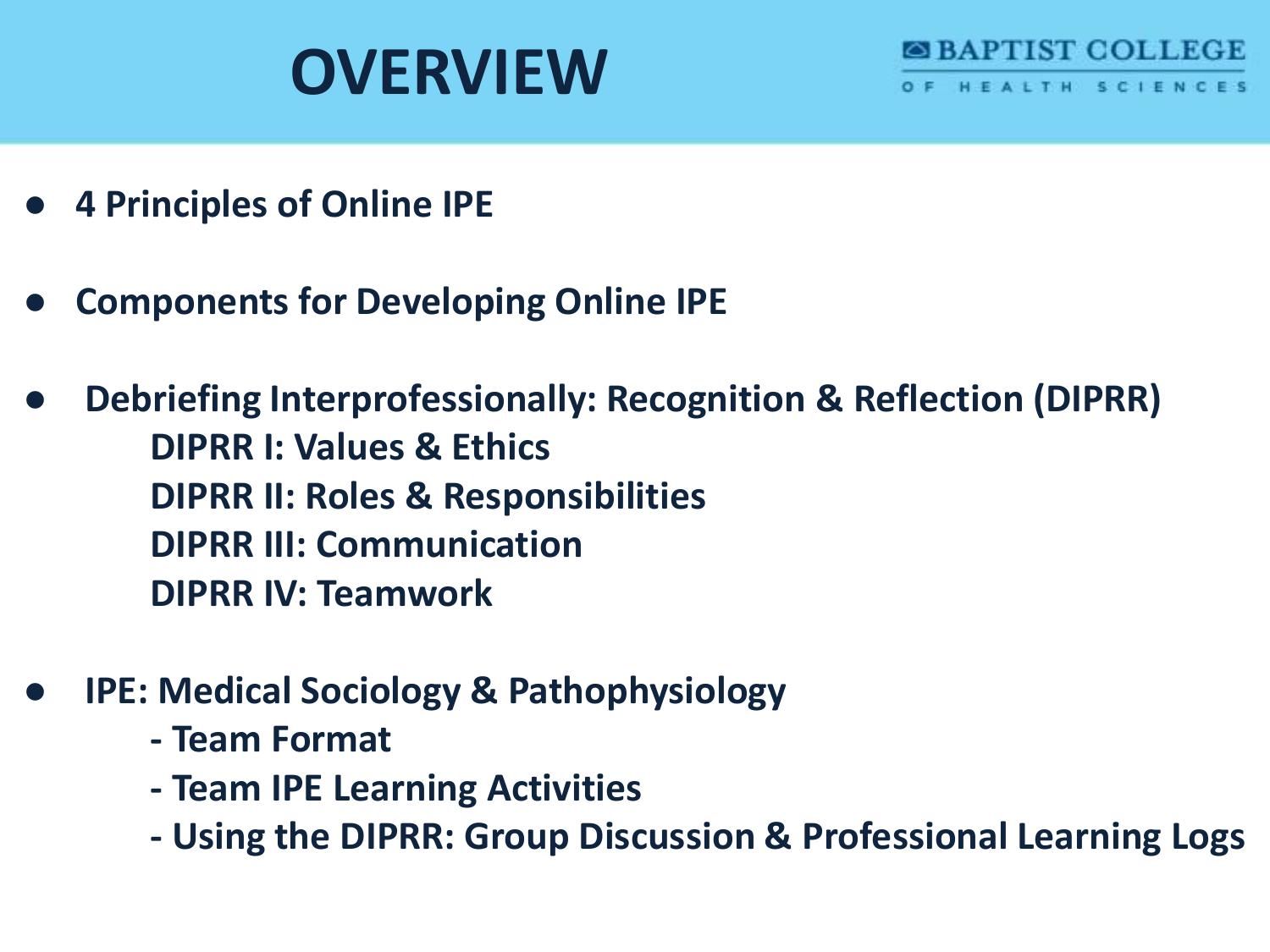## **4 Principles of Online IPE**

- 1. Training in Online IPE Facilitation
- 2. Modeling IPE Collaboration Online
- 3. Meaningful & Relevant IPE Learning Online
- 4. IPE Psychological Safety Online

### **Source:**

A PINISTICO DI LEGIT

HEALTH SCIENC

CABVII Conference, Oct. 23, 2019 Indianapolis, IN Dalhousie University, Faculty of Health & Faculty of Medicine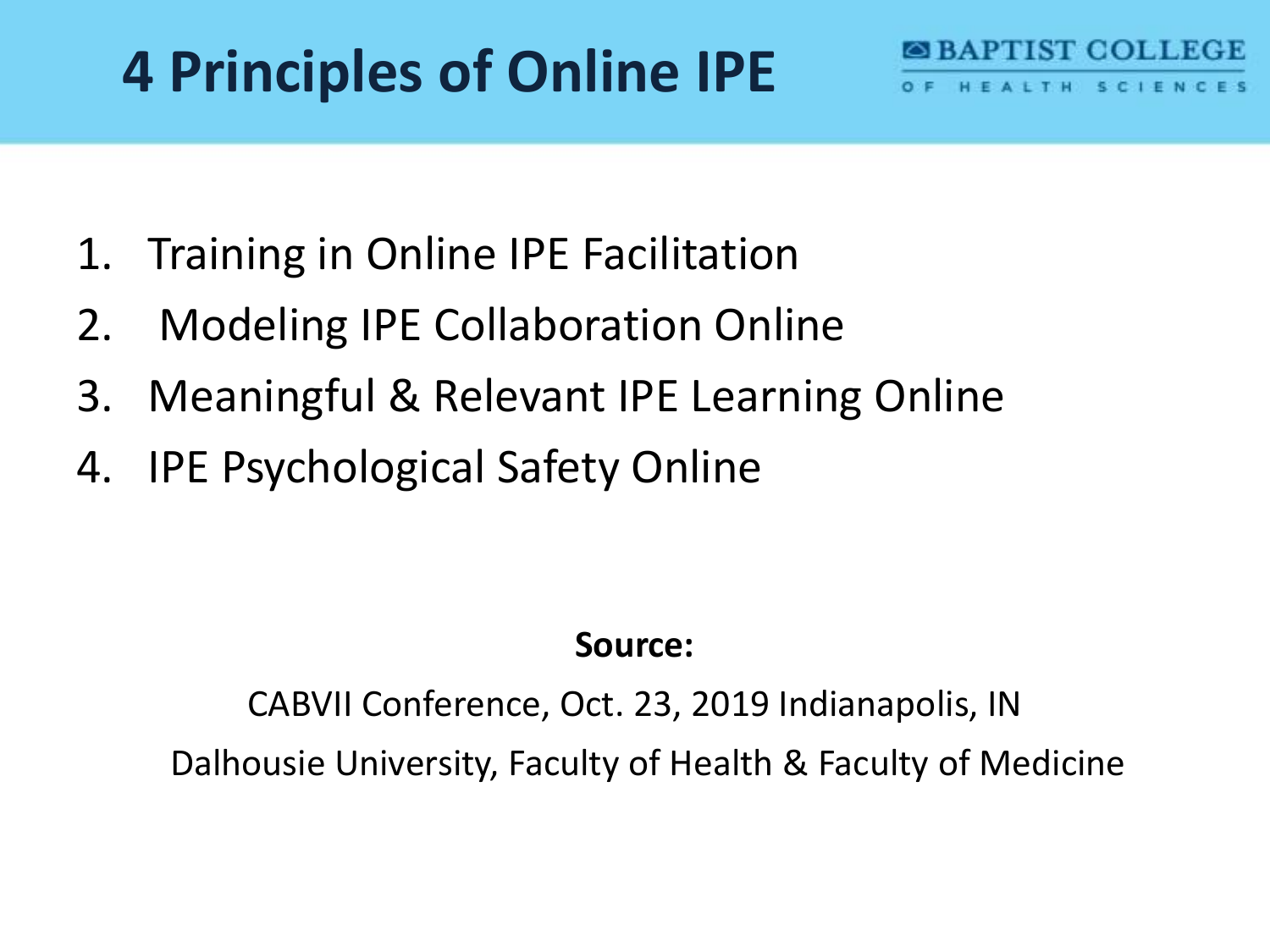## **Development of Your Online IPE: Components**

#### • **Content**

What to include in your learning activity that draws from the strengths of IPE collaboration

### • **Learning Objectives**

What IPE competencies will you target; develop 3 learning objectives specific to this IPE

#### • **Logistics**

How many hours in total is reasonable; what is your learning platform; is your activity synchronous or asynchronous; at what point in the term will you be delivering this activity

#### • **Target Audience**

Which professions will participate; which professions have overlapping scopes of practice for this content; preferred enrollment number; at what stage of learning is each profession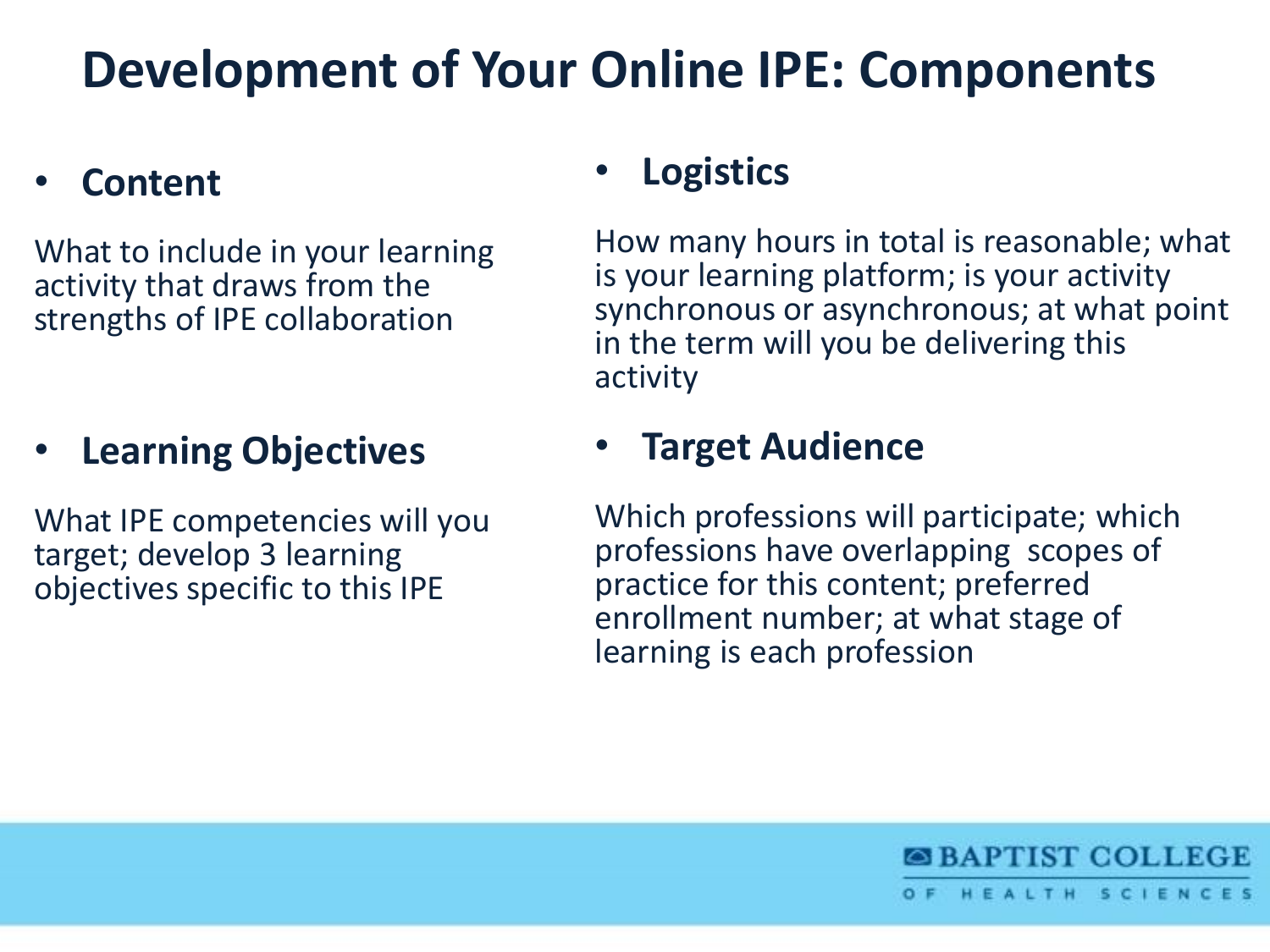## **Development of Your Online IPE: Components**

• **Engagement**

How are you going to ensure engagement from all professions; how will you create an interprofessional team environment

### • **Pedagogy**

Develop in detail at least one learning activity for each learning objective

#### • **Evaluation**

Is formative and/or summative evaluation appropriate for this learning activity; is content and/or participation to be qualitatively evaluated

**BBAPTIST COLLEGE** 

HEALTH SCIENCES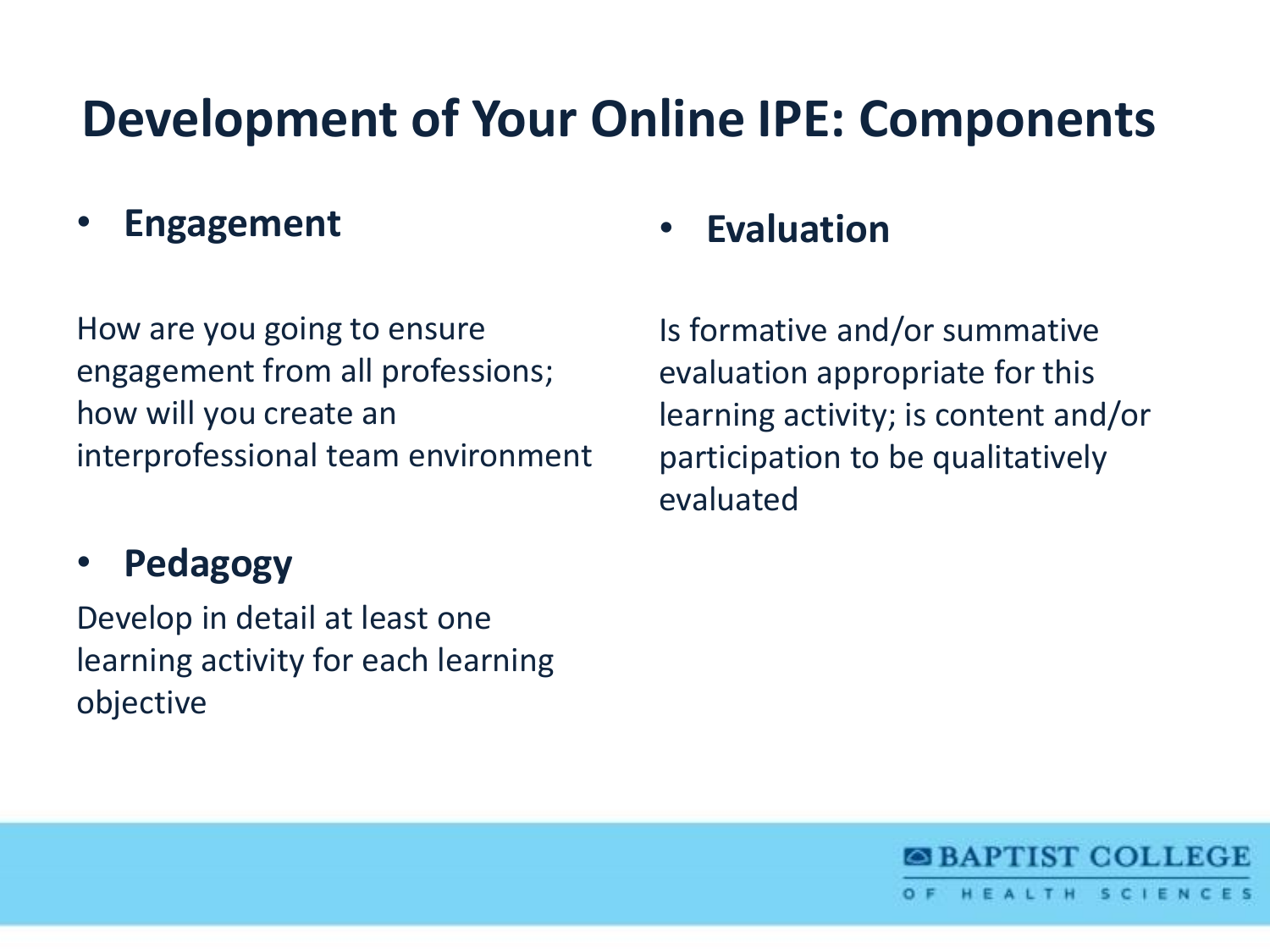## **DIPRR**

#### **Debriefing Interprofessionally: Recognition & Reflection**

#### **ONE TOOL WITH 4 DISTINCT SECTIONS**

DIPRR I: Values & Ethics DIPRR II: Roles & Responsibilities DIPRR III: Communication DIPRR IV: Teamwork

**Source:** CABVII Conference, Oct. 23, 2019 Indianapolis Authors: Poore et al. (2019)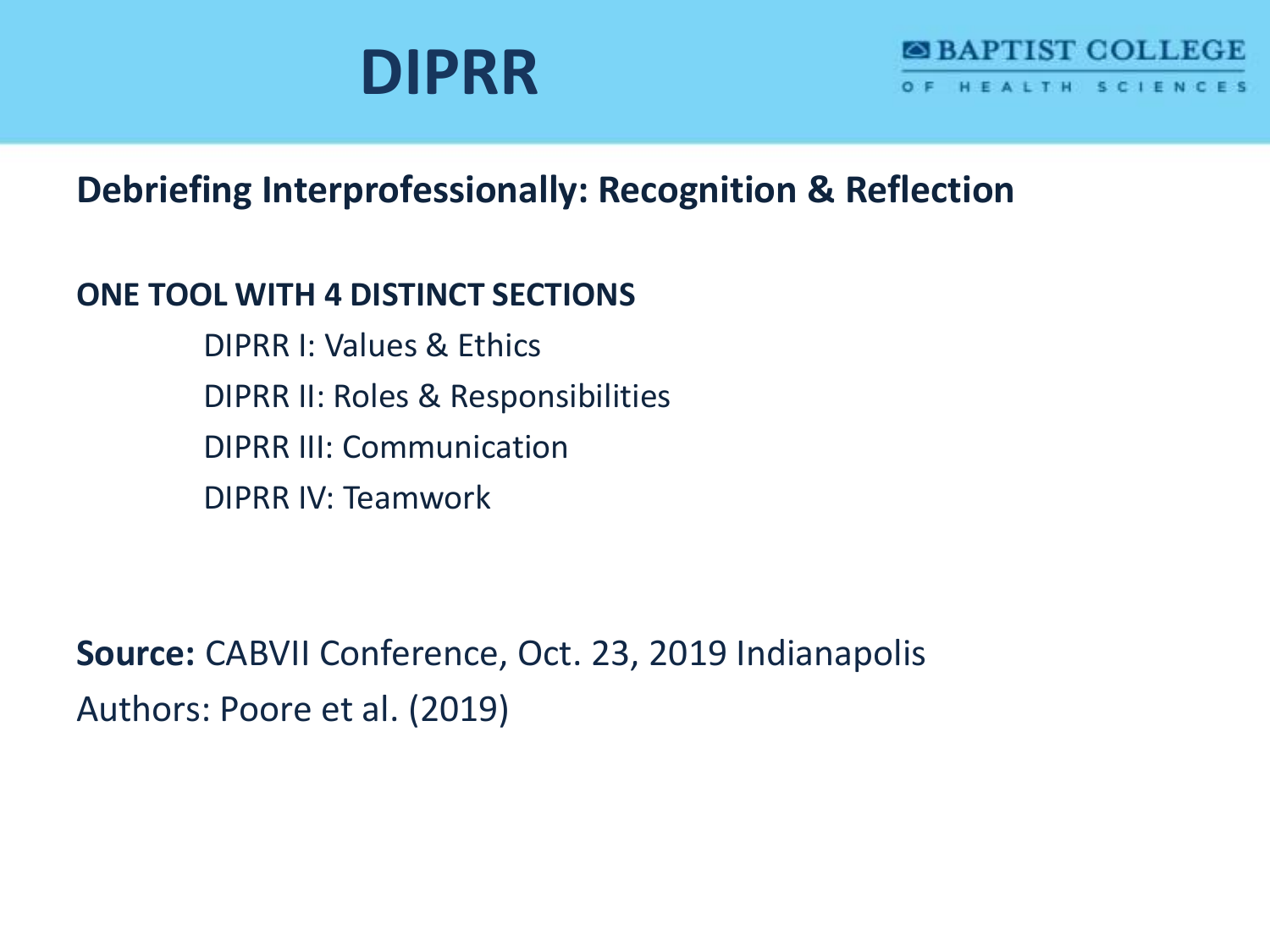- Multiple Purposes: uniprofessional/multiprofessional simulations, case studies, clinical, PBL, other activities.
- Review the DIPRR Tool and choose debriefing questions that meet your IPE objectives.
- Mix and match questions from each section and each phase (pre-briefing or debriefing ) according to activity objectives.
- Designed for experienced and novice educators.
- It can be used to train clinical preceptors and students.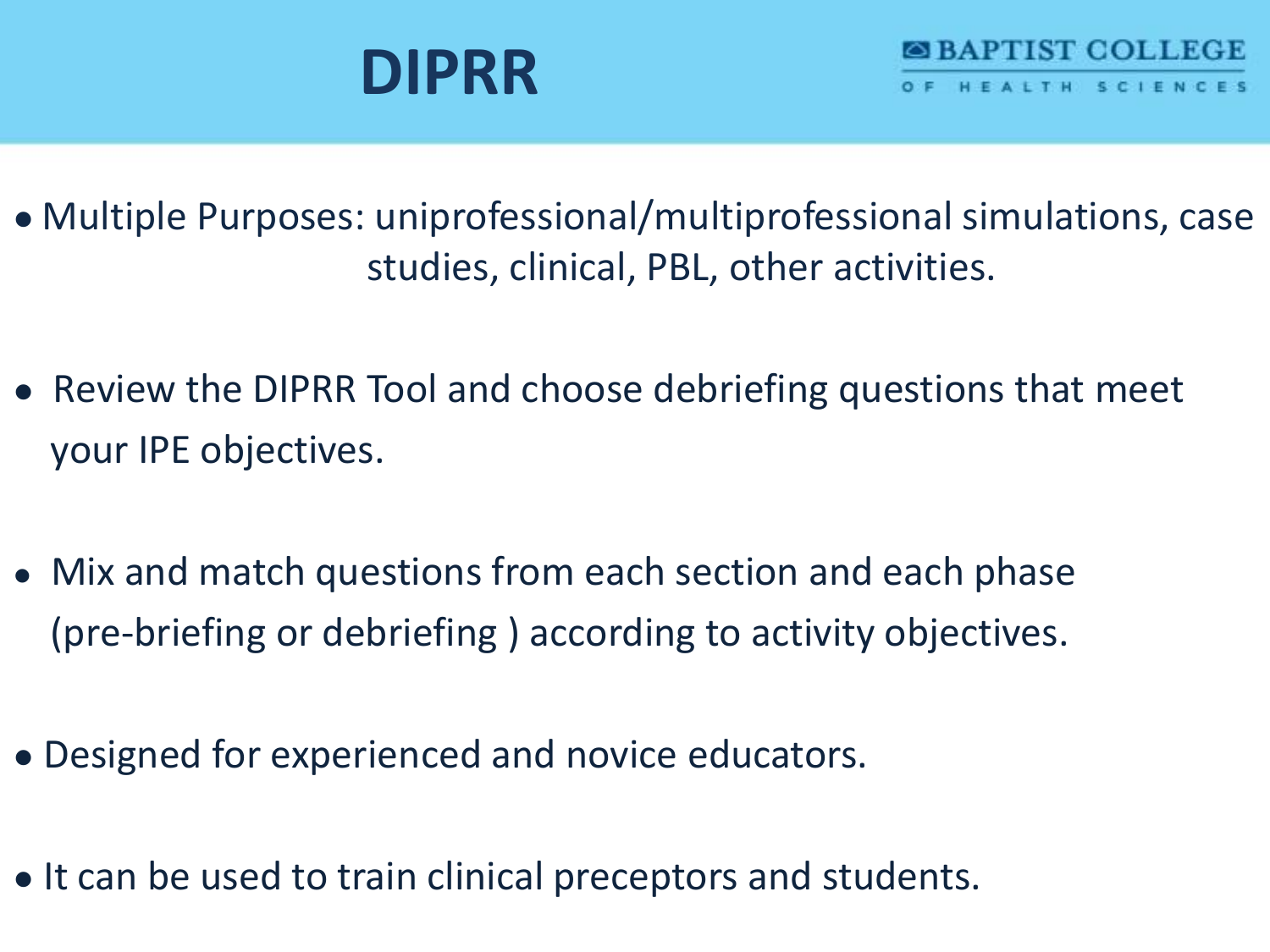# **IPE: Medical Sociology and Pathophysiology**

### **Integrated Learning Objectives**

### **Medical Sociology**

- Explain the social, cultural, and environmental impact on health and illness processes.
- Explain the diverse social and cultural factors that play a role in defining health and illness processes and the medical systems response.

## **Pathophysiology**

- Integrate the concepts of oxygenation, inflammation, immunity, balance of fluids, electrolytes, & pH on how they impact the disease process.
- Differentiate between normal body function and the physiological changes that occur in Cancer, Heart Disease, Stroke, Diabetes, & AIDS.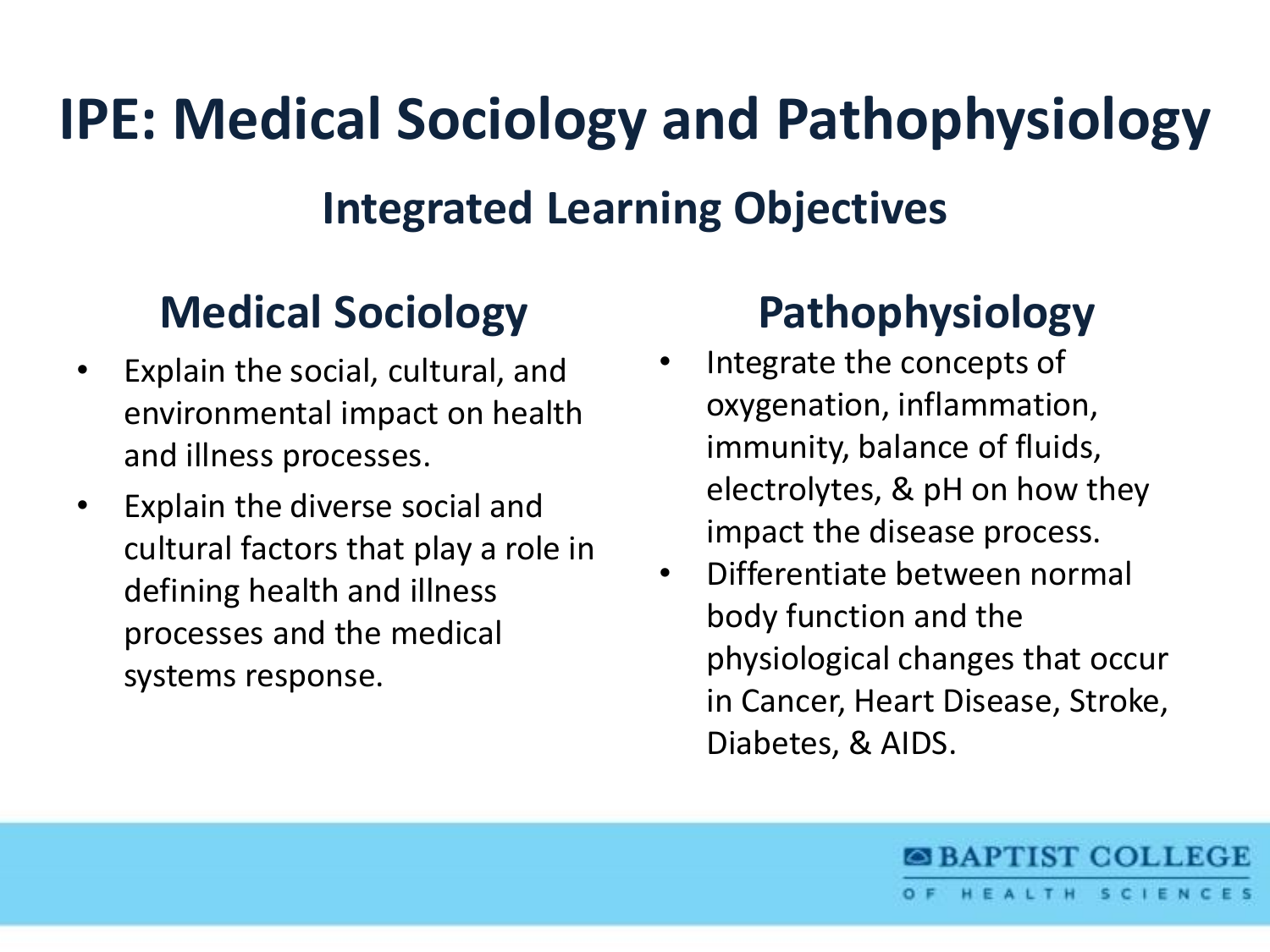## **Team Format**

- Students are assigned to teams based upon their major
- Each team has 3-6 students, depending upon course enrollment
- Teams begin working together in week 1 in both Medical Sociology and Pathophysiology class meetings
- Students rotate assigned roles:
	- Manager, Researcher, Reporter, Analyst/Reflector, **Motivator**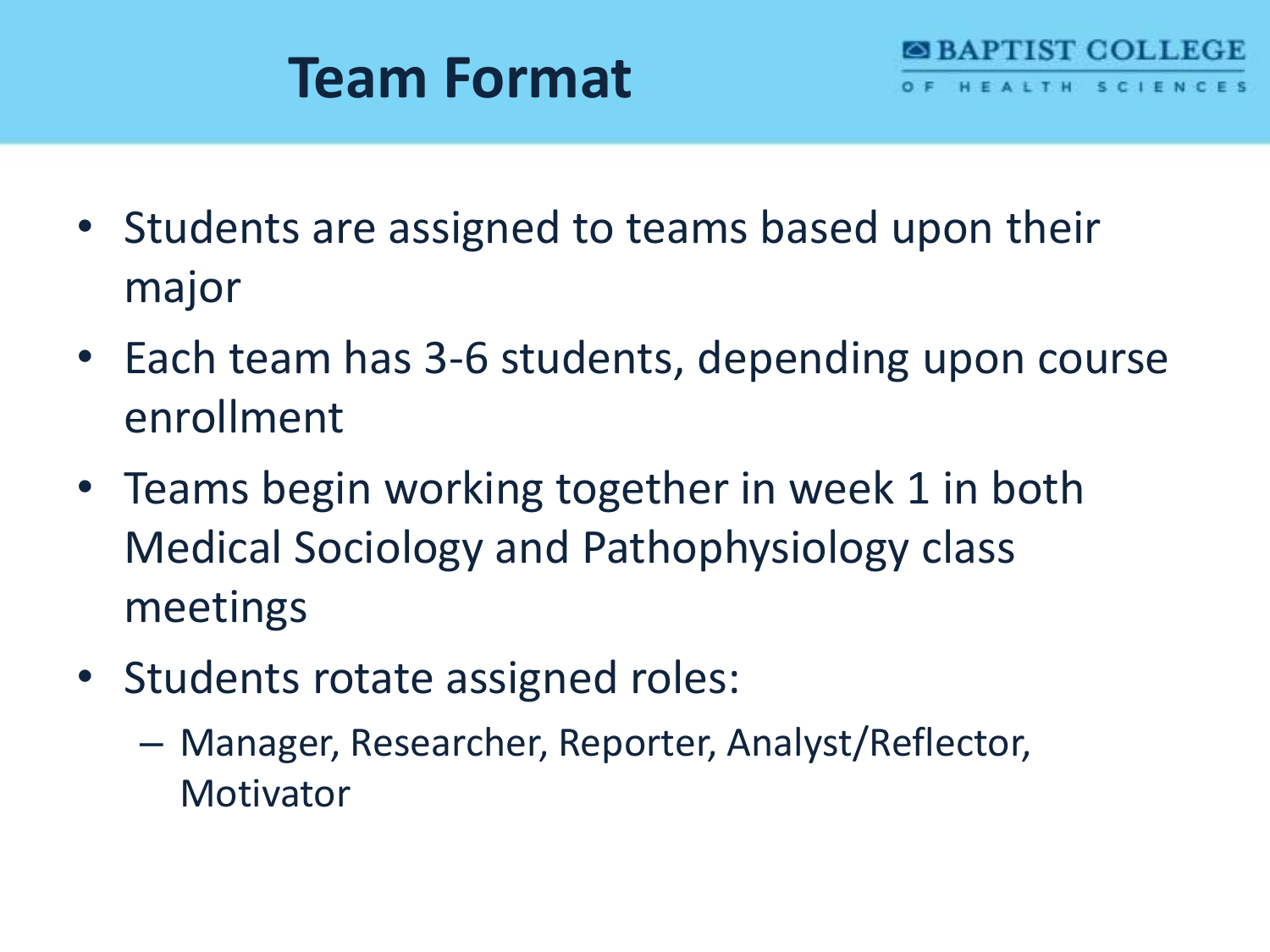## **Three Team IPE Learning Activities**

- HIV (week 5)
	- Targeted Public Health Website and Case Study
- Cardiovascular Disease (weeks 9-11)
	- Develop a case scenario based upon assigned disease and life course ACEs score
- Diabetes Mellitus (weeks 13-14)
	- Case Analysis with Presentation







**APTIST COLLEC**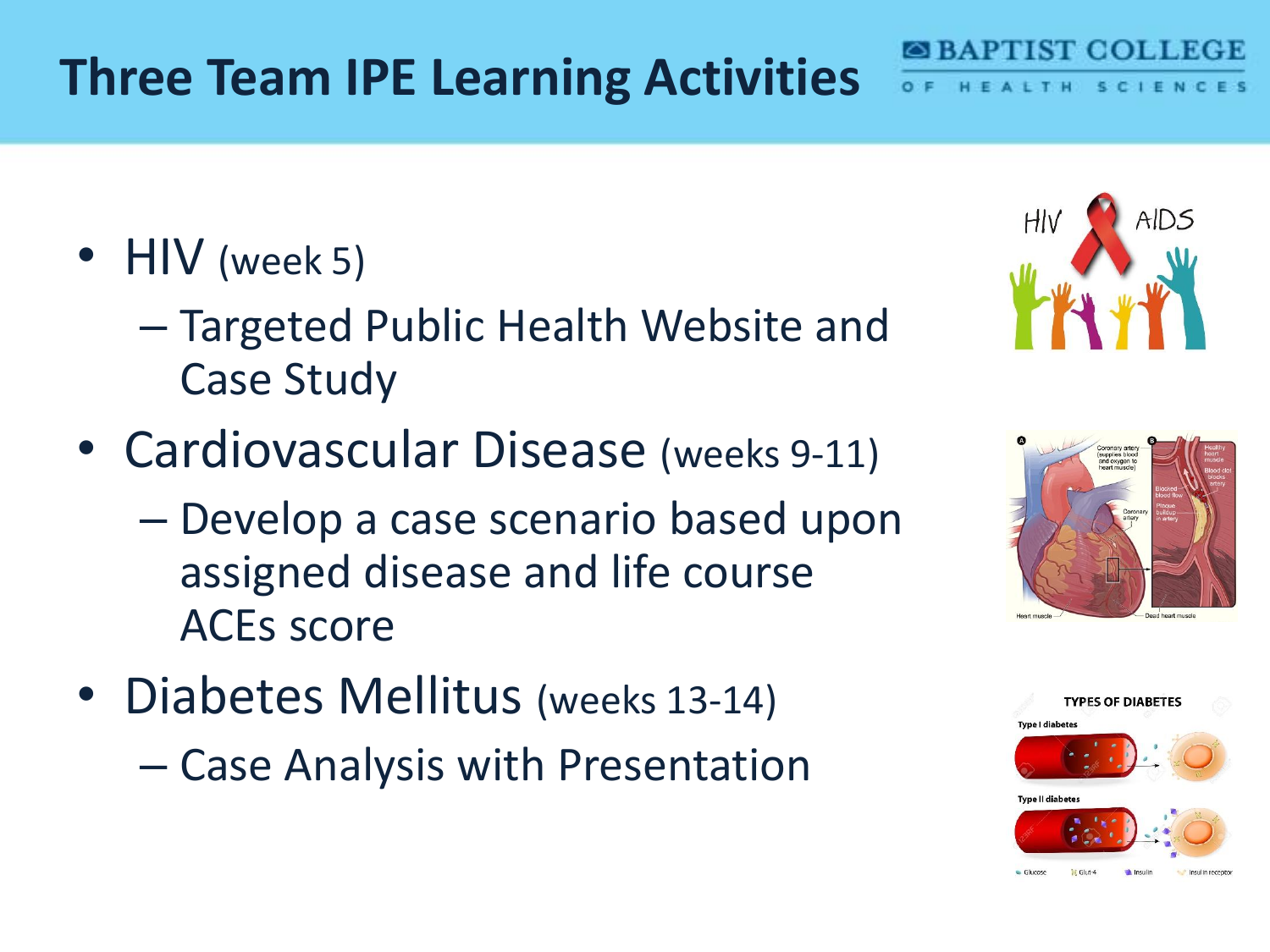# **Using the DIPRR**

• Group Discussion Forums – Completed after each project



**APTIST COLL** 

- Individual Professional Learning Logs (PLL)
	- Progressive reflective narratives completed after each project as a component of the ePortfolio due at the end of the course

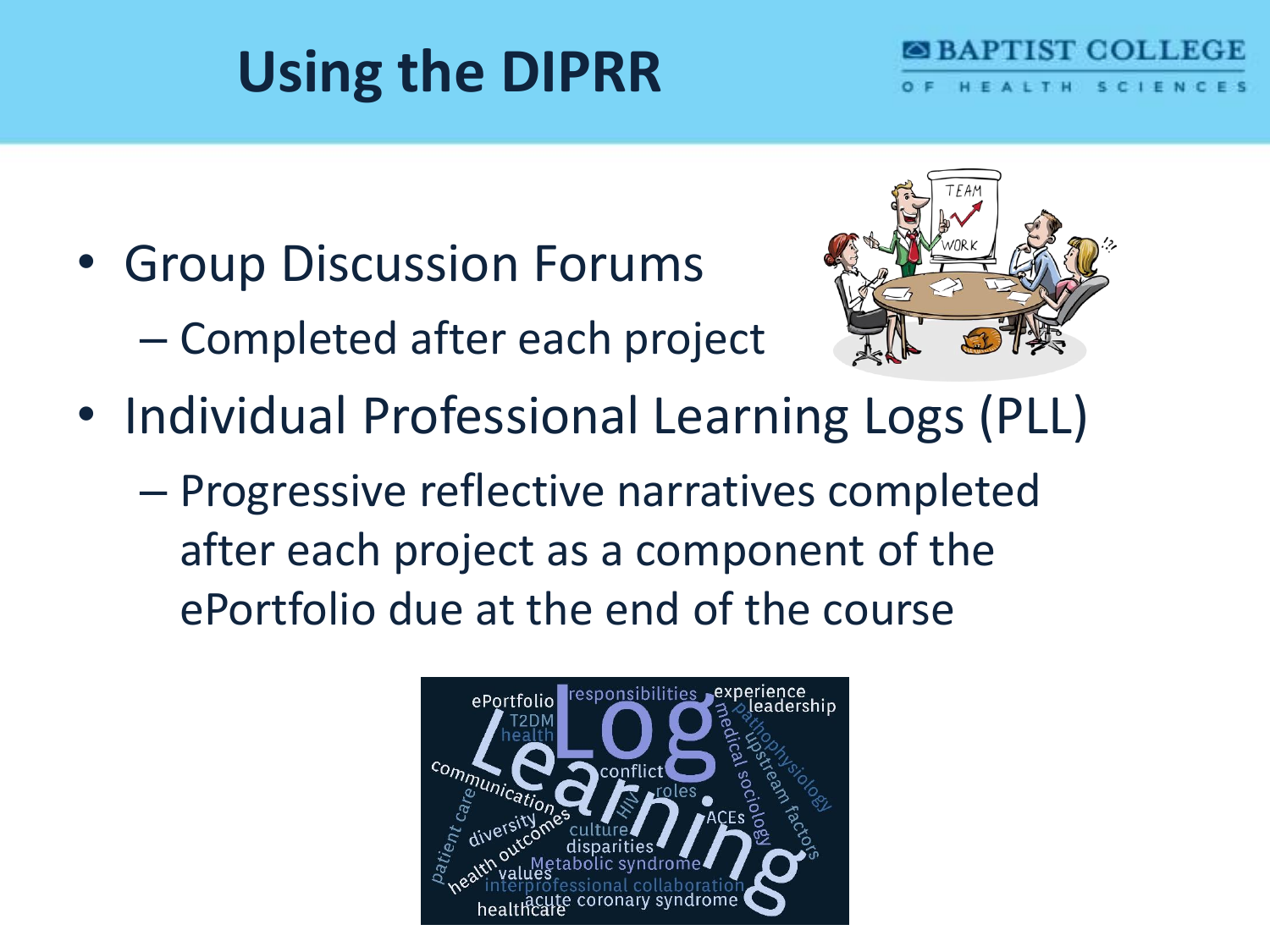# **DIPRR I: Values & Ethics**

O F T.H. SC<sub>1</sub>  $E$ ES N.  $\mathbf{C}$ 

| <b>Basic Debriefing Question</b><br>(*QSEN: K=Knowledge, S=Skills,<br>A=Attitude)                                                                                                                                                                 | <b>Probing Questions</b>                                                                                                                                                               | <b>IPEC Competencies: Values/Ethics</b>                                                                                                                                                                                                                                                                                      |
|---------------------------------------------------------------------------------------------------------------------------------------------------------------------------------------------------------------------------------------------------|----------------------------------------------------------------------------------------------------------------------------------------------------------------------------------------|------------------------------------------------------------------------------------------------------------------------------------------------------------------------------------------------------------------------------------------------------------------------------------------------------------------------------|
| <b>Analysis Phase:</b><br>Uni-professional/Multiprofessional:<br>Identify any stereotypical thoughts,<br>actions, or communication that<br>occurred during the simulated<br>experience with other health<br>professions or patient/family. (A/K*) | Reflect on any patient decisions you<br>may have made based off these<br>stereotypes.                                                                                                  | VE3. Embrace the cultural diversity and<br>individual differences that characterize<br>patients, populations, and the health<br>team.<br>VE4. Respect the unique cultures, values,<br>roles/responsibilities, and expertise of<br>other health professionals and the impact<br>these factors can have on health<br>outcomes. |
| Uni-professional/Multiprofessional:<br>Explore any ethical dilemmas from<br>your point of view that occurred<br>during the simulation. $(A/K^*)$                                                                                                  | Formulate possible strategies to<br>verbalize your point of view while<br>maintaining respect for the values<br>and ethics of other healthcare team<br>members and the patient/family. | VE7. Demonstrate high standards of<br>ethical conduct and quality of care in<br>contributions to team-based care.<br>VE8. Manage ethical dilemmas specific to<br>interprofessional patient/population<br>centered care situations.                                                                                           |
| Uni-professional/Multiprofessional:<br>Examine how differing ethical<br>viewpoints could impact the goals of<br>patient/family centered care. (A/K*)                                                                                              |                                                                                                                                                                                        | VE1. Place interests of patients and<br>populations at center of interprofessional<br>health care delivery and population<br>health programs and policies, with the<br>goal of promoting health and health<br>equity across the life span.                                                                                   |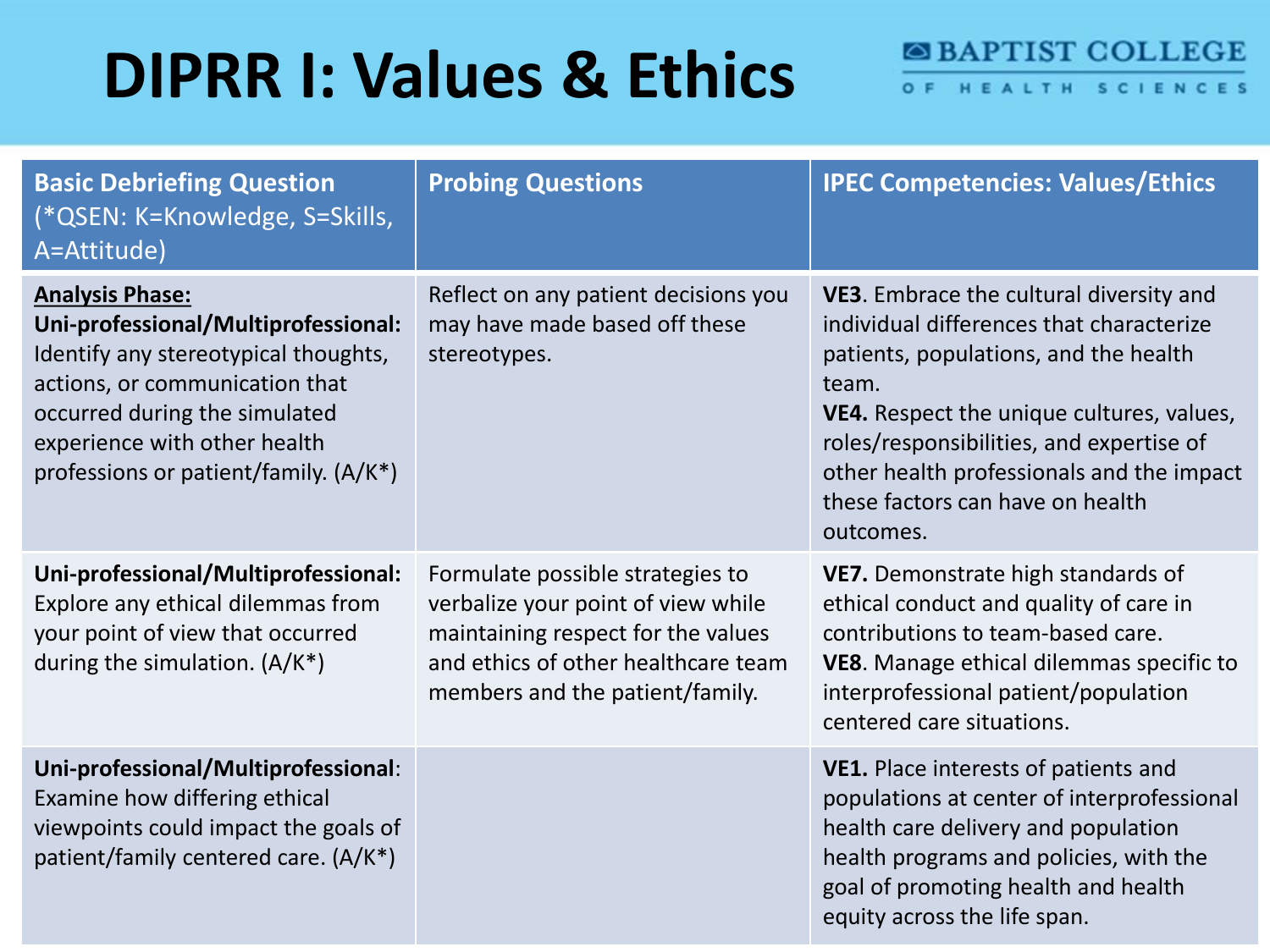## **Group Discussion - Examples**

### **DIPRR I: Values and Ethics**

- Identify any stereotypical thoughts, actions, or communication that occurred during the development of your HIV website and case.
- Were decisions made based upon these stereotypes?
- If so, how might you change your behavior in the future; and if not, did why was your group able to avoid this?

### **DIPPR II: Roles & Responsibilities**

• When working together, what aspects do you feel went well, or did any aspects feel awkward or uncomfortable?

**SBAPTIST COLLEGE** 

HEALTH SCIENC

• How might you benefit from or resolve any of these feelings/observations?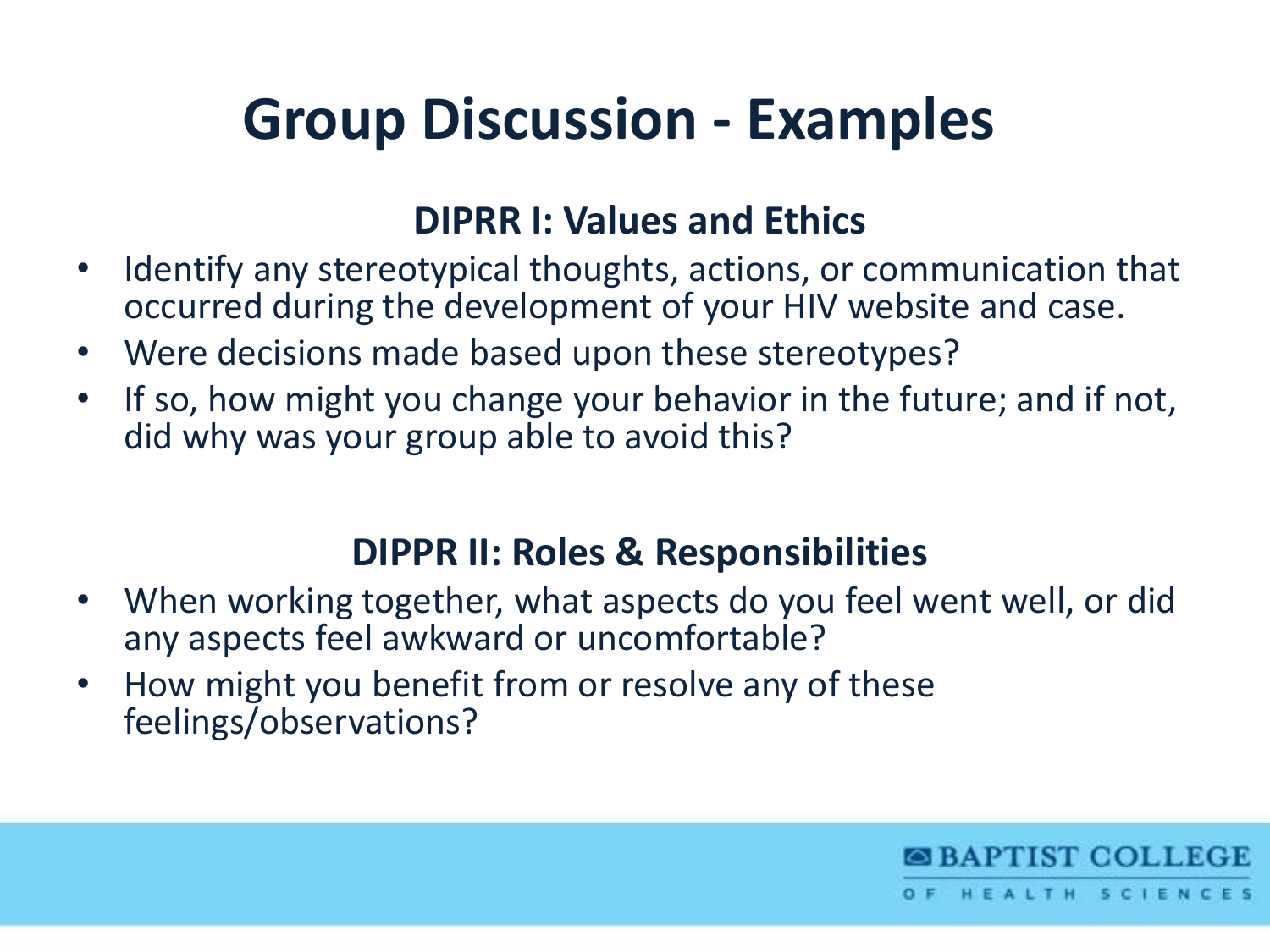## **Group Discussion - Examples**

### **DIPRR III: Interprofessional Communication**

- Describe why it is necessary to continually demonstrate interprofessional communication in a health care setting.
- What are some actions you can take if you identify that IP communication is not happening?

### **DIPRR IV: Teams & Teamwork**

- In what ways did you engage your team members in problem solving?
- Describe how you and your team members exhibited leadership and/or supported collaboration.

**BBAPTIST COLLEGE** 

ALTH SCIENC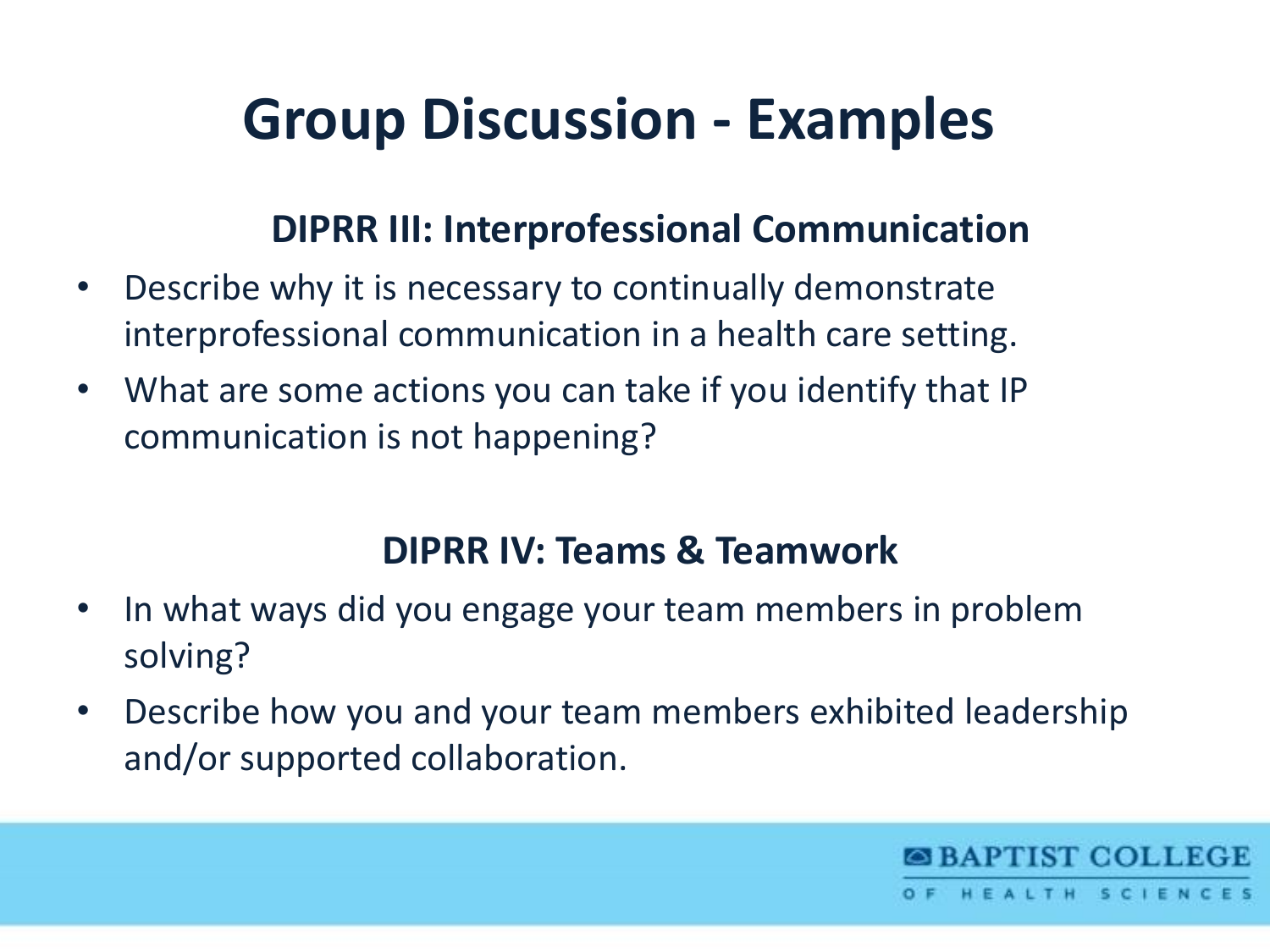# **DIPRR I: Values & Ethics**

| OF HEALTH SCIENCES |
|--------------------|
|--------------------|

| <b>Basic Debriefing Question</b><br>(*QSEN: K=Knowledge,<br>S=Skills, A=Attitudes                                                                                                          | <b>Probing Questions</b>                                                                                 | <b>IPEC Competencies:</b><br><b>Values/Ethics</b>                                                                  |
|--------------------------------------------------------------------------------------------------------------------------------------------------------------------------------------------|----------------------------------------------------------------------------------------------------------|--------------------------------------------------------------------------------------------------------------------|
| <b>Reactive Phase:</b><br>Uni-<br>professional/Multiprofessional:<br>Explore how you felt you<br>developed a trusting relationship<br>with the healthcare team and<br>patient/family. (A*) | Discuss the ways that the<br>healthcare team and<br>patient/family communicated<br>their trust/distrust. | <b>VE6.</b> Develop a trusting<br>relationship with patients,<br>families, and other team<br>members (CIHC, 2010). |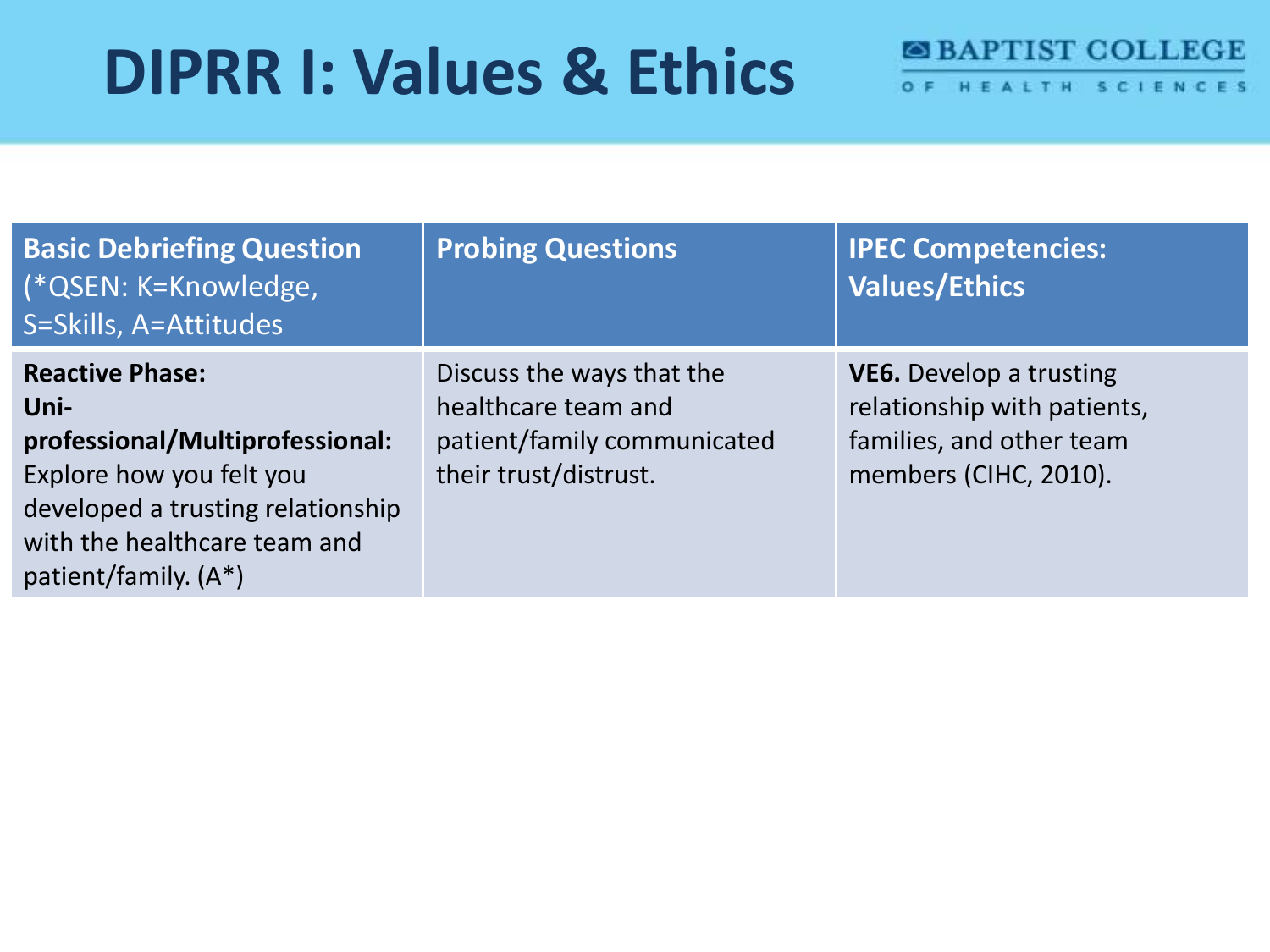# **PLL and the ePortfolio**

### • **After the HIV Project:**

– Reflect on what this team experience revealed in your own self and how it will guide you in the future when working with healthcare professionals who differ in culture, values, roles/responsibilities, and expertise (DPRR I)

### • **After the Cardiovascular Project:**

– Reflect on how your experiences with this project will guide you when working with various professions; consider the impact on your professional communication and teamwork skill development (DPRR II,  $III, & IV)$ 

### • **After the DM Project (conclusion of the course):**

– Consider the many professionals that will be working with you in the health care setting. Do you believe every team requires a leader? Why or why not? From your experiences in this course, describe what you believe are traits of an effective leader (DPRR IV)

**BBAPTIST COLLEGE** 

HEALTH SCIENC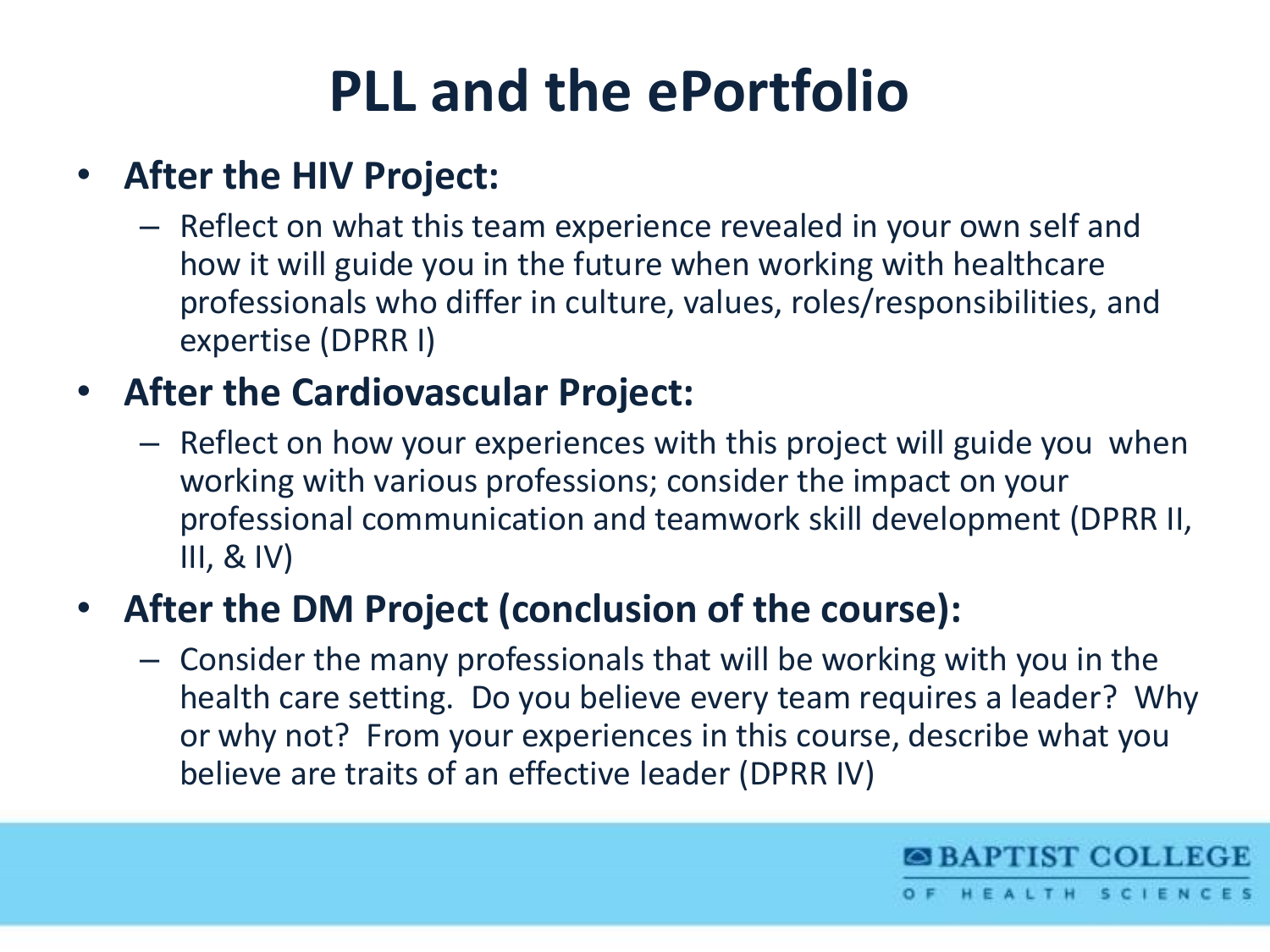# **References**

Hayward, K., Brown, M., Pendergast, N., Newell, J., Nicholson, M., Fancy, T. (2019, October 20-23*). IPE via distance education: Pedagogical Pathways Spanning the Distance [Pre-Conference Workshop]*. CABVII Conference, Indianapolis, IN, United States.

- Interprofessional Education Collaborative Expert Panel. (2011). *Core competencies for interprofessional collaborative practice: Report of an expert panel*. Washington, D.C.: Interprofessional Education Collaborative.
- Poore, J.A., Dawson, J.C., Dunbar, D-M, Parrish, K. (2019). Debriefing interprofessionally: a tool for recognition and reflection. *Nurse Educ*. *44*(1):25-29. DOI:10.1097/NNE.0000000000000518.